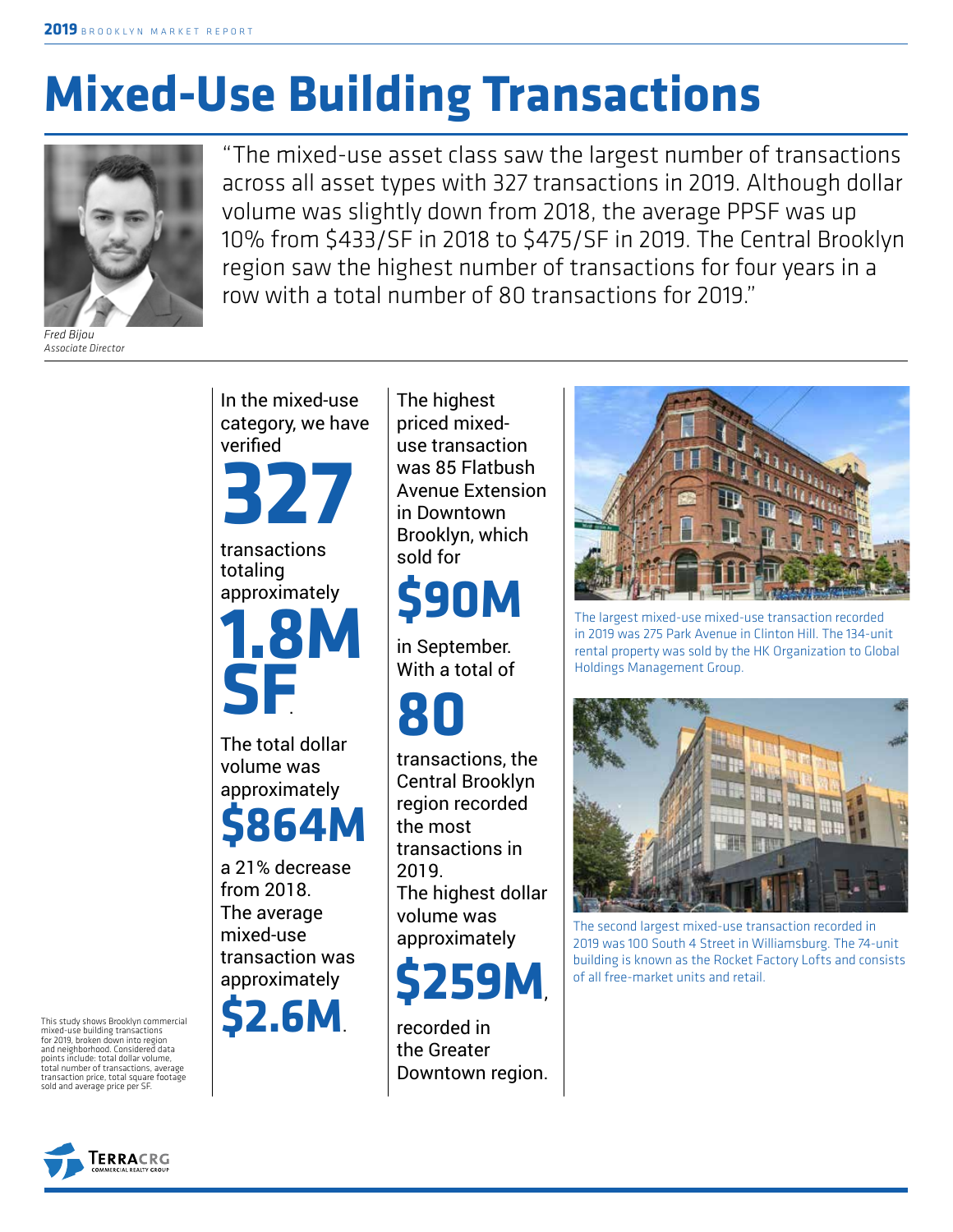#### **Mixed-Use**

| Region                           | Neighborhood         | <b>Dollar Volume</b> | <b>Total</b><br><b>Transactions</b> | Avg.<br>Transaction | <b>Total Units</b> | <b>Total SF</b> | Avg. PPSF* |
|----------------------------------|----------------------|----------------------|-------------------------------------|---------------------|--------------------|-----------------|------------|
| <b>Central Brooklyn</b>          | Borough Park         | \$31,365,000         | 19                                  | \$1,650,789         | 66                 | 76,607          | \$409      |
|                                  | East Flatbush        | \$37,533,613         | 28                                  | \$1,340,486         | 140                | 143,896         | \$261      |
|                                  | Flatbush             | \$5,885,000          | 5                                   | \$1,177,000         | 14                 | 16,844          | \$349      |
|                                  | Flatlands            | \$6,105,000          | 6                                   | \$1,017,500         | 19                 | 19,843          | \$308      |
|                                  | Kensington           | \$3,674,000          | 3                                   | \$1,224,667         | $\overline{7}$     | 8,050           | \$456      |
|                                  | Lefferts Gardens     | \$11,744,000         | 8                                   | \$1,468,000         | 38                 | 36,228          | \$324      |
|                                  | Midwood              | \$37,745,000         | 10                                  | \$3,774,500         | 58                 | 103,049         | \$366      |
|                                  | Prospect Park South  | \$1,110,000          | $\mathbf{1}$                        | \$1,110,000         | $\overline{2}$     | 1,558           | \$712      |
|                                  | <b>Total/Average</b> | \$135,161,613        | 80                                  | \$1,689,520         | 344                | 406,075         | \$333      |
| <b>East Brooklyn</b>             | Brownsville          | \$3,965,000          | $\overline{4}$                      | \$991,250           | 16                 | 16,950          | \$234      |
|                                  | Canarsie             | \$2,473,000          | $\overline{4}$                      | \$618,250           | 10                 | 8,129           | \$304      |
|                                  | Cypress Hills        | \$17,469,000         | 16                                  | \$1,091,813         | 73                 | 65,493          | \$267      |
|                                  | East New York        | \$16,157,500         | 17                                  | \$950,441           | 68                 | 69,214          | \$233      |
|                                  | <b>Total/Average</b> | \$40,064,500         | 41                                  | \$977,183           | 167                | 159,786         | \$251      |
| <b>Greater Downtown Brooklyn</b> | Boerum Hill          | \$6,200,000          | 2                                   | \$3,100,000         | 6                  | 7,150           | \$867      |
|                                  | Brooklyn Heights     | \$40,520,000         | 6                                   | \$6,753,333         | 48                 | 45,282          | \$895      |
|                                  | Carroll Gardens      | \$19,324,000         | 5                                   | \$3,864,800         | 49                 | 33,325          | \$580      |
|                                  | Clinton Hill         | \$103,944,913        | $\overline{7}$                      | \$14,849,273        | 205                | 245,811         | \$423      |
|                                  | Columbia Waterfront  | \$4,130,000          | $\overline{2}$                      | \$2,065,000         | 6                  | 4,892           | \$844      |
|                                  | Downtown             | \$12,600,000         | $\overline{2}$                      | \$6,300,000         | 14                 | 13,798          | \$913      |
|                                  | Gowanus              | \$5,800,000          | $\overline{2}$                      | \$2,900,000         | 10                 | 8,004           | \$725      |
|                                  | Park Slope           | \$62,265,000         | 13                                  | \$4,789,615         | 63                 | 74,211          | \$839      |
|                                  | Prospect Heights     | \$2,150,000          | $\mathbf{1}$                        | \$2,150,000         | 3                  | 3,093           | \$695      |
|                                  | Red Hook             | \$2,350,000          | $\mathbf{1}$                        | \$2,350,000         | $\overline{2}$     | 2,600           | \$904      |
|                                  | <b>Total/Average</b> | \$259,283,913        | 41                                  | \$6,323,998         | 406                | 438,166         | \$592      |
| <b>North Brooklyn</b>            | East Williamsburg    | \$37,954,000         | 14                                  | \$2,711,000         | 144                | 115,249         | \$329      |
|                                  | Greenpoint           | \$40,997,500         | 12                                  | \$3,416,458         | 55                 | 54,335          | \$755      |
|                                  | Williamsburg         | \$115,395,000        | 10                                  | \$11,539,500        | 142                | 137,125         | \$842      |
|                                  | <b>Total/Average</b> | \$194,346,500        | 36                                  | \$5,398,514         | 341                | 306,709         | \$634      |
| <b>North-Central Brooklyn</b>    | Bedford-Stuyvesant   | \$24,122,233         | 15                                  | \$1,608,149         | 55                 | 62,676          | \$385      |
|                                  | <b>Bushwick</b>      | \$35,458,888         | 14                                  | \$2,532,778         | 74                 | 74,733          | \$474      |
|                                  | Crown Heights        | \$22,360,125         | 15                                  | \$1,490,675         | 61                 | 60,029          | \$372      |
|                                  | Ocean Hill           | \$7,525,000          | 8                                   | \$940,625           | 27                 | 25,100          | \$300      |
|                                  | South Crown Heights  | \$3,275,000          | 3                                   | \$1,091,667         | 9                  | 9,960           | \$329      |
|                                  | <b>Total/Average</b> | \$92,741,246         | 55                                  | \$1,686,204         | 226                | 232,498         | \$399      |
| <b>South Brooklyn</b>            | Bergen Beach         | \$287,500            | 1                                   | \$287,500           | 2                  | 1,836           | \$157      |
|                                  | Brighton Beach       | \$950,000            | 1                                   | \$950,000           | $\overline{2}$     | 2,068           | \$459      |
|                                  | Coney Island         | \$790,000            | $\mathbf{1}$                        | \$790,000           | 5                  | 3,306           | \$239      |
|                                  | Gravesend            | \$12,305,999         | 8                                   | \$1,538,250         | 24                 | 22,800          | \$540      |
|                                  | Marine Park          | \$1,875,000          | $\overline{2}$                      | \$937,500           | $\overline{4}$     | 5,194           | \$361      |
|                                  | Sheepshead Bay       | \$24,940,500         | 13                                  | \$1,918,500         | 48                 | 47,732          | \$523      |
|                                  | <b>Total/Average</b> | \$41,148,999         | 26                                  | \$1,582,654         | 85                 | 82,936          | \$496      |
| <b>West Brooklyn</b>             | Bath Beach           | \$11,140,000         | 6                                   | \$1,856,667         | 18                 | 19,959          | \$558      |
|                                  | Bay Ridge            | \$17,853,000         | 12                                  | \$1,487,750         | 33                 | 36,610          | \$488      |
|                                  | Bensonhurst          | \$9,990,800          | 7                                   | \$1,427,257         | 21                 | 21,166          | \$472      |
|                                  | Dyker Heights        | \$7,100,000          | 4                                   | \$1,775,000         | 19                 | 16,300          | \$436      |
|                                  | Fort Hamilton        | \$2,325,000          | 1                                   | \$2,325,000         | З                  | 4,000           | \$581      |
|                                  | Greenwood Heights    | \$1,700,000          | $\mathbf{1}$                        | \$1,700,000         | З                  | 2,400           | \$708      |
|                                  | Sunset Park          | \$43,230,000         | 14                                  | \$3,087,857         | 84                 | 75,561          | \$572      |
|                                  | Windsor Terrace      | \$7,875,000          | 3                                   | \$2,625,000         | 19                 | 15,426          | \$511      |
|                                  | <b>Total/Average</b> | \$101,213,800        | 48                                  | \$2,108,621         | 200                | 191,422         | \$529      |
| <b>Brooklyn Wide</b>             |                      | \$863,960,570        | 327                                 | \$2,642,081         | 1,769              | 1,817,592       | \$475      |

**\*** *Price per Square Foot*